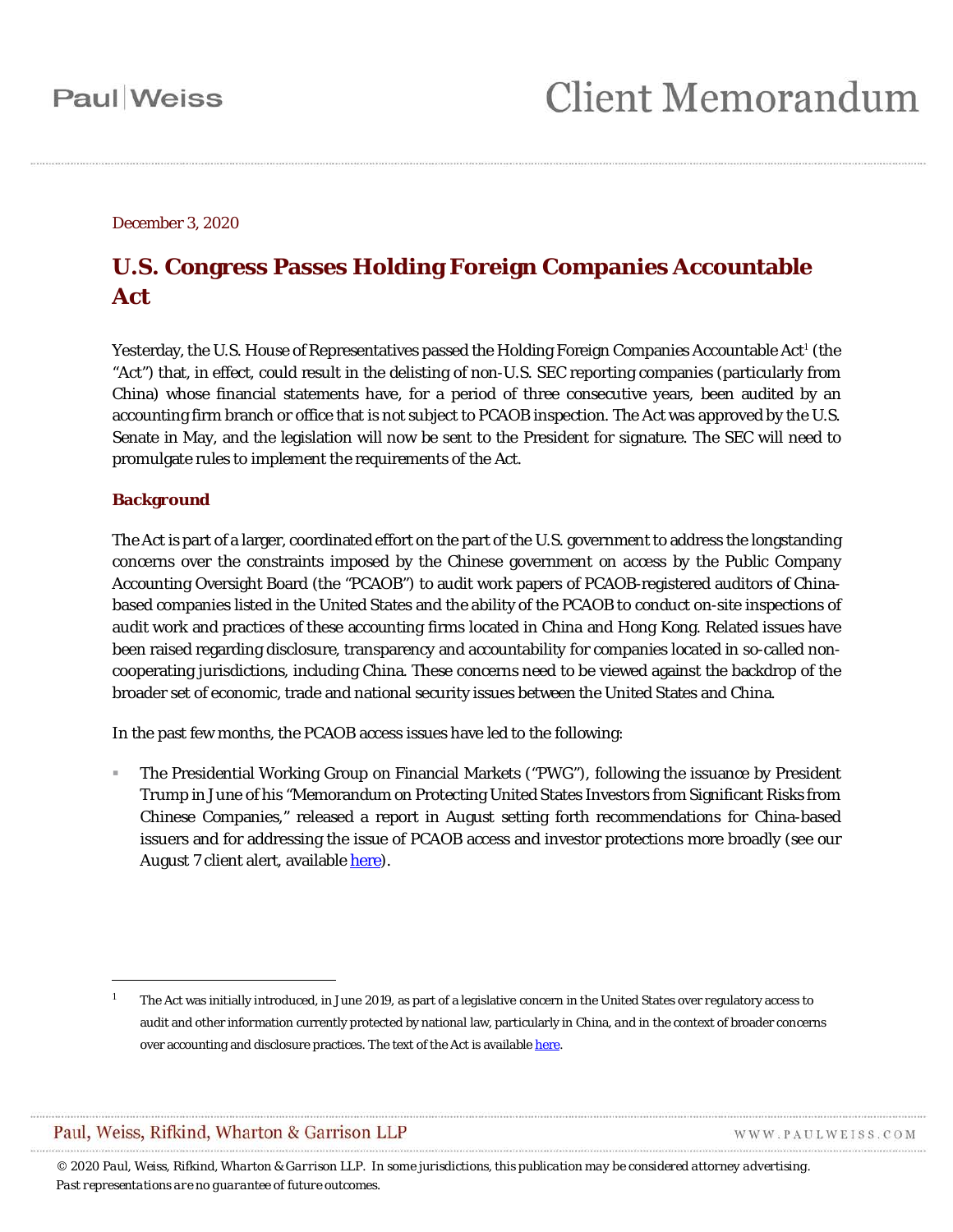## **Paul** Weiss

- The Staff of the SEC's Division of Corporation Finance published in November CF Disclosure Guidance Topic No. 10 setting forth its views regarding certain disclosure considerations for companies based, or with the majority of their operations, in China (see our December 1 client alert, available [here\)](https://www.paulweiss.com/practices/transactional/capital-markets/publications/corpfin-staff-issues-guidance-on-disclosure-considerations-for-chinese-issuers?id=38677).
- Nasdaq submitted a rule proposal in May to the SEC that would add certain factors to its initial and ongoing listing requirements that would assist Nasdaq in determining whether to deny listing or apply additional and more stringent criteria to an applicant or listed company based on the qualifications of the company's auditor, including whether it has been, or can be, subject to PCAOB inspection (see our May 26 client alert, availabl[e here\)](https://www.paulweiss.com/practices/region/asia/publications/disclosure-and-other-considerations-an-update-for-chinese-sec-reporting-companies?id=37031). This fell short of the PWG recommendations addressed to U.S. stock exchanges to take more decisive action and voluntarily seek SEC approval of amended listing standards that would condition an initial or continued listing on the resolution of the outstanding issues (either through direct PCAOB access to work papers or a work-around involving co-audits by audit firms that are subject to PCAOB oversight).

#### **Summary of the Act**

The Act requires the SEC to identify each SEC reporting company that retains a registered public accounting firm to audit its financial statements that has a branch or office located in a foreign jurisdiction as to which the PCAOB is unable to inspect, which could arise because of a positon taken by an authority in such foreign jurisdiction. Any such identified reporting company (the majority of which will be China-based companies that use accounting firm offices or branches located in China or Hong Kong) would be required under the Act to submit to the SEC documentation showing that it is not owned or controlled by a government entity in the foreign jurisdiction in which its auditor has a branch or office.

If the SEC determines that the PCAOB is unable to inspect the foreign office or branch of the reporting company's auditor for three consecutive years, the SEC would be required to prohibit the securities of such reporting company from being traded on a U.S. securities exchange or through any other method that is within the SEC's jurisdiction to regulate (including, by means of OTC trades). The prohibition on trading would be removed if the reporting company certifies to the SEC that it has retained an auditor that the PCAOB has inspected, to the satisfaction of the SEC. If following the removal of the prohibition, the SEC determines that the PCAOB is again unable to inspect the company's auditor, the SEC would be required to prohibit the issuer's securities from trading on a national securities exchange for a minimum of five years. The SEC would be permitted to end the five-year prohibition only if the reporting company certifies to the SEC that it will retain an auditor that the PCAOB is able to inspect.

Additionally, the Act requires each SEC reporting company that retains an auditor that the PCAOB is unable to inspect to provide the following disclosures regarding government ownership of the company for each year during which the PCAOB is unable to inspect the relevant auditor's branch or office:

the percentage of shares owned by governmental entities where the issuer is incorporated;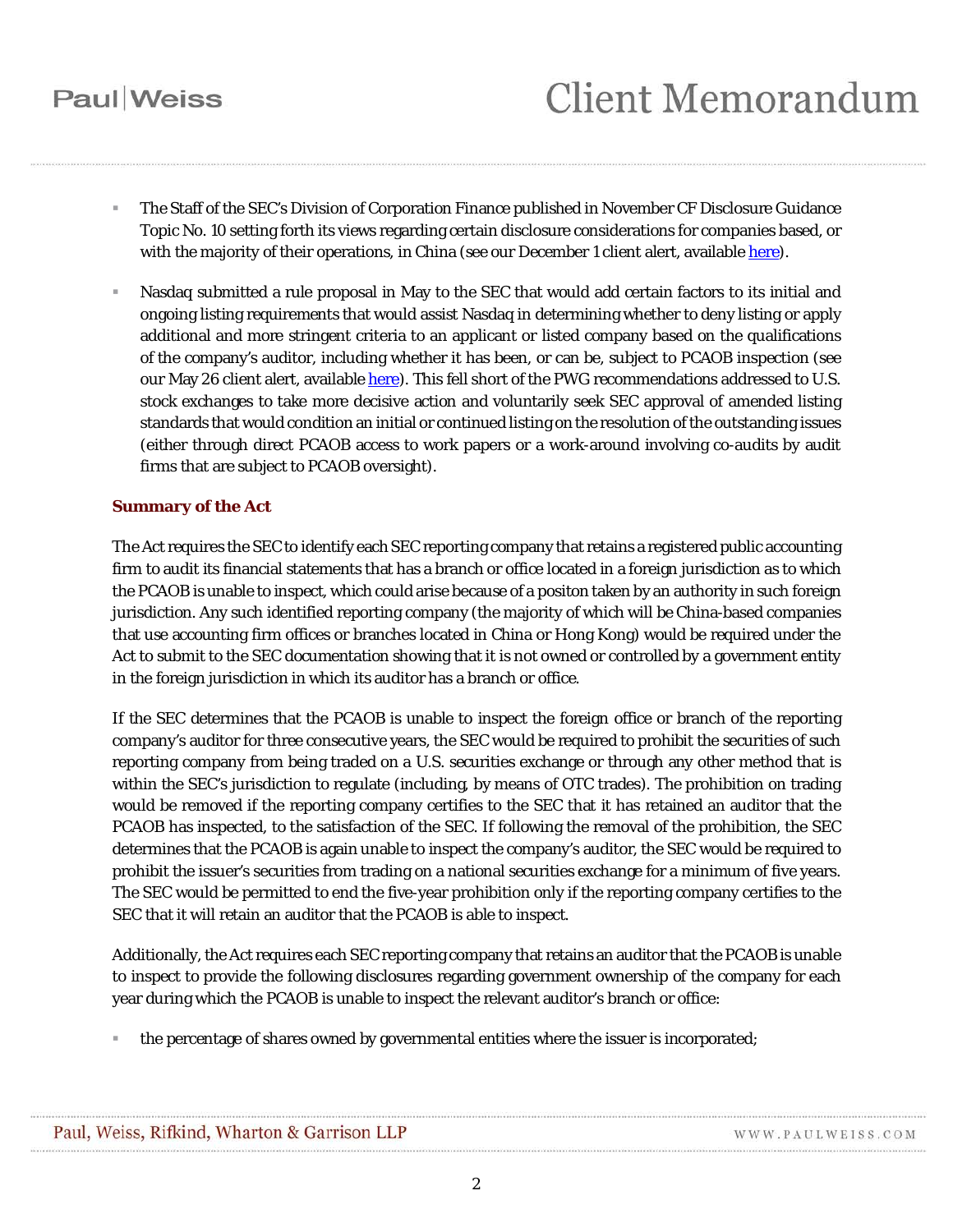### **Paul** Weiss

- whether these governmental entities have a controlling financial interest;
- information related to any board members who are officials of the Chinese Communist Party; and
- whether the articles of incorporation of the issuer contain any charter of the Chinese Communist Party.

#### **Next Steps**

Some fear that the Act will lead to an exodus of China-based companies from U.S. stock exchanges, while others see the passage of the Act as an opportunity for the Chinese government and the new U.S. administration to try to reach a compromise on the outstanding access issues. In the words of House sponsor of the Act, California Democrat Brad Sherman: "This bill is not anti-China, and it is not designed to prohibit the trading of Chinese companies. Rather it provides a three-year window during which we expect China will enter into a reasonable agreement with the SEC and the PCAOB, so that we have the additional level of protection for investors that we expect and have demanded since we passed the Sarbanes-Oxley bill in 2002." As for the ultimate impact of delistings, while U.S. exchanges would lose issuers (and associated fees), affected companies would have the ability to list elsewhere, and U.S. institutional investors would continue to be able to invest. In recent months, an increasing number of U.S. listed China-based companies have completed, or applied for, secondary listings in Hong Kong, and there are media reports of companies that otherwise would have listed in the United States that are considering Hong Kong or Shanghai listings.

There have also been media reports that the SEC is preparing to issue a proposal later this month that may embrace a "co-audit" concept as contemplated by the PWG report. The PWG report did note that, in addition to voluntary filings by the U.S. stock exchanges of proposals to amend their listing standards, the SEC could pursue rulemaking on its own that would reach the same result. Ultimately, delisting provisions would need to be included in stock exchange listing standards. The Act, in any event, now provides the SEC with a mandated direction to act.

\* \* \*